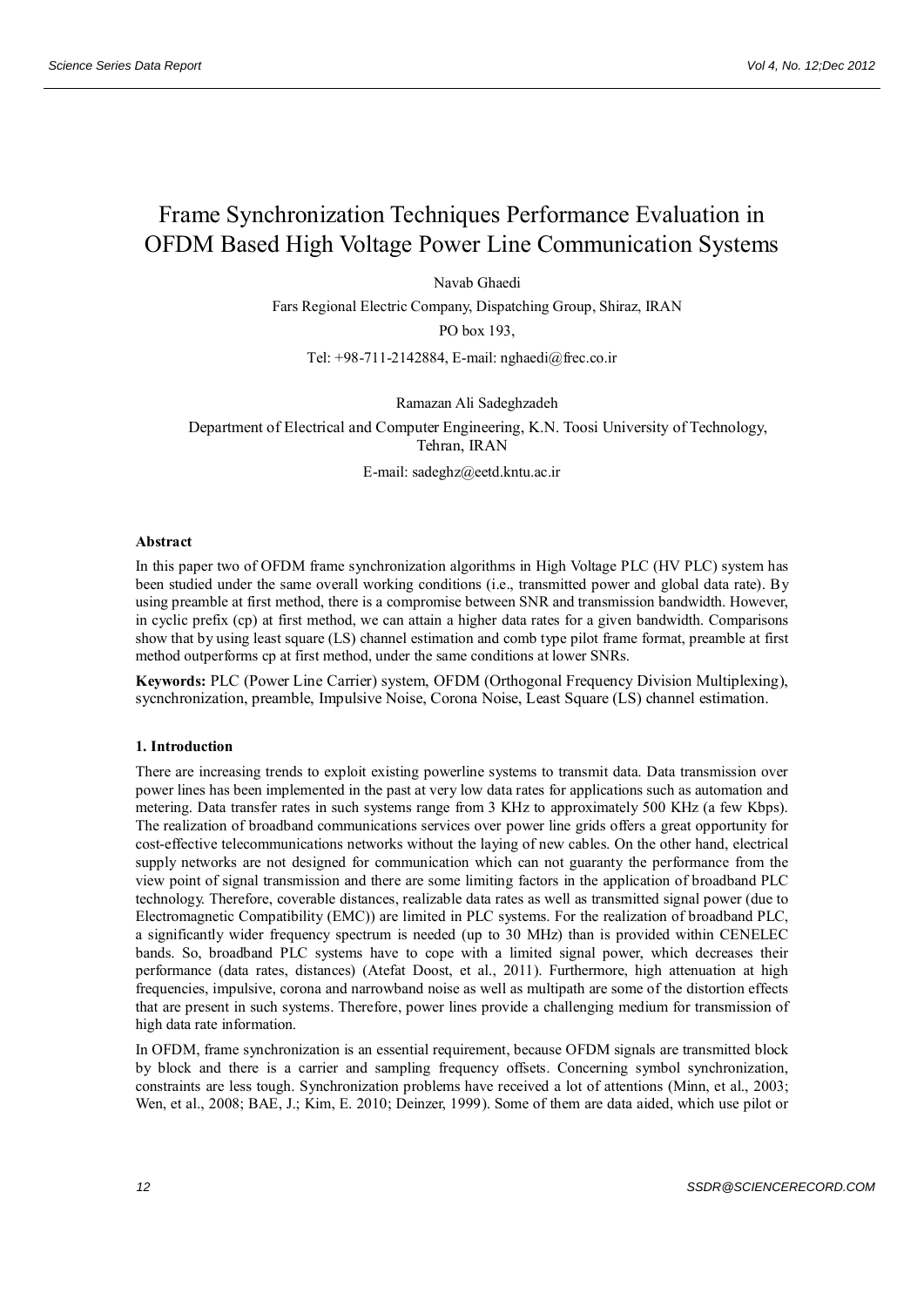training sequences, while others are not data aided. In the OFDM systems, both data aided and non-data-aided synchronization algorithms have been proposed previously (Minn, et al., 2003; Wen, et al., 2008; BAE, 2010; Deinzer, 1999). Within the non-data-aided algorithms, the cyclic property of the guard interval could be employed for the symbol synchronization without any training symbol in the OFDM systems. Among those non-data-aided algorithms, the estimator exploits the second-order cyclostationarity of the received signals and, then, it obtains the information of symbol-timing offset by the cyclic correlation. Within the data-aided algorithms, at the receiver, the symbol synchronization could be implemented with the aid of the dedicated training symbols or pilot symbols. The frame synchronization using the designed training symbol has been usedsed.

So far, some researches dedicated to synchroniaztion and channel estimation methods performances in OFDM based low voltage power line carrier systems (Atefat Doost, et al., 2011; BAE, 2010; Deinzer, 1999 and their references). In this article, two of main preamble aided synchroniaztion method in HV digital PLC systems simulation by using OFDM technique with comb type pilot frame format as well as LS channel estimation based on linear interpolation technique is considered.

This paper is organized in the following manner. Section 2 contains simulated system overview, while section 3 gives simulation results. Conclusions are located at the end.

#### **2. Simulated System Model**

The OFDM overall system model is shown in Fig. 1. Transmitter, PLC channel, and receiver are modeled as in (Atefat Doost, et al., 2011).

Comb type pilot frame format is commonly used in many communication system standards such as IEEE802.11 WLAN. Similar to PLC system simulations presented in (Aghajeri, et al., (2002); Estopi˜n´an, et al., (2004)), comb type pilot frame format based on the IEEE802.11 standard data frame format is used in this work. In these simulations, it is supposed that there are 48 data and four pilot subcarriers in every OFDM frame. Pilot symbols are inserted in 1, 16, 31 and 46 subcarrier positions of each frame. These pilot symbols will be used during channel estimation operation at the receiver side. OFDM signal without cyclic prefix is as:

$$
s(n) = s(nT) = \sum_{k=0}^{N-1} S(k) \exp(j\frac{2\pi kn}{N}) \qquad 0 \le n \le N-1
$$
 (1)

for which  $S(k)=a_k+j.b_k$  is k-th M-PSK or M-QAM symbol and N is the number of subcarriers. Throughout this paper, a QAM modulation is used.

In order to reduce inter symbol interface (ISI) and inter carrier interface (ICI), as much as possible, a guard time distance (cyclic prefix) of length  $N_g$  is inserted at the beginning of every OFDM symbol and is removed at the receiver side before FFT operation. Synchronization preamble sequence (Walsh code with length of  $N_c$ ) are added at the beginning of the frame (Fig. 2) and is removed at the receiver side before FFT operation. This synchronization sequence is detected by a matched filter correlator in the receiver side to find the beginning of the data frame.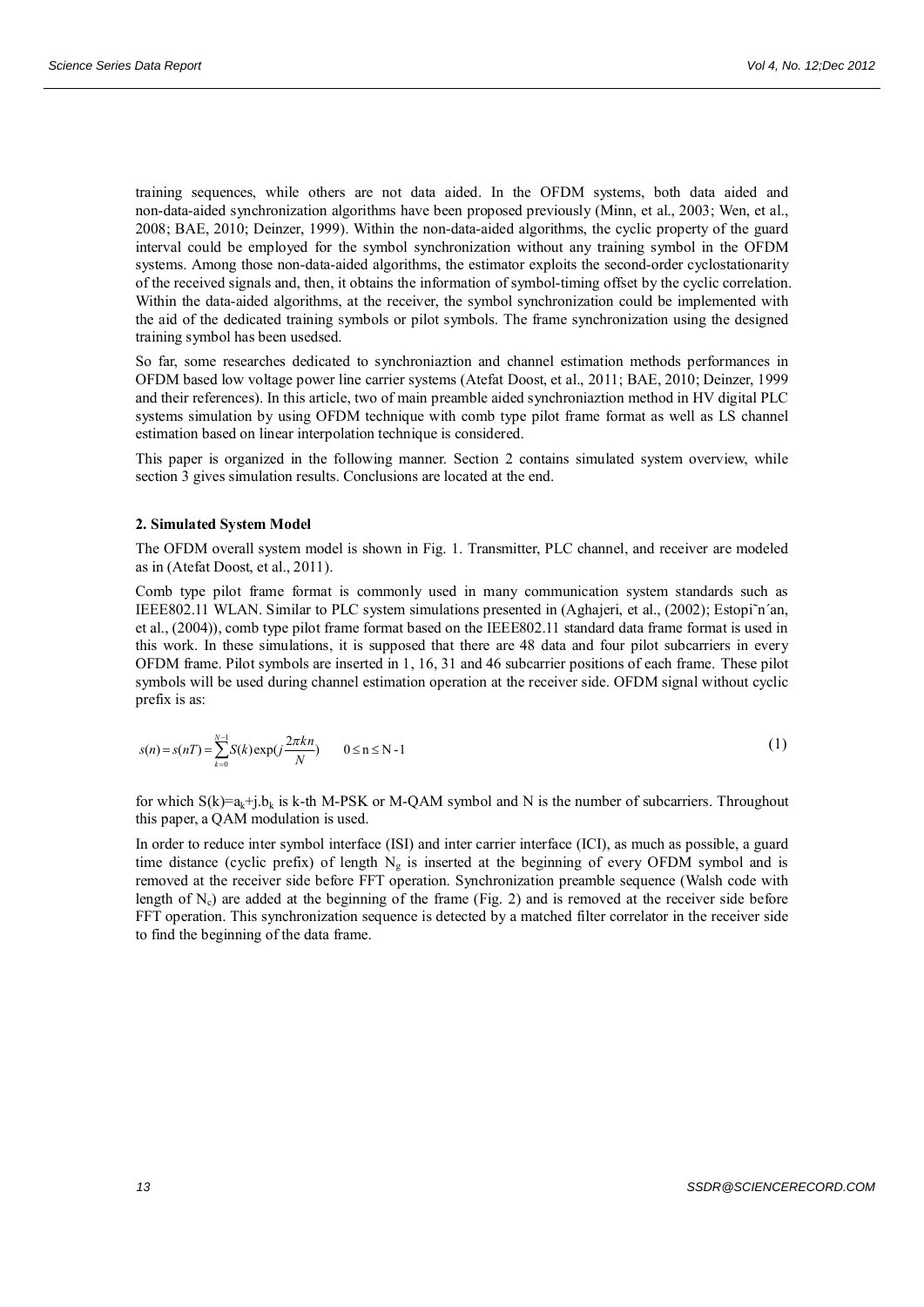

Figure 1. Transmitter, PLC channel and receiver block diagram in baseband OFDM system



**Cyclic Prefix at first method**

Figure 2. Synchronization frame formats: Preamble (Walsh code) at first method and CP at first method

By these operations symbol duration is extended to  $N1 = N_c + N_g + N$ . A guard interval longer than the powerline channel impulse response of some microseconds ( $N_g$ >= $N_{max}+1$ , for which  $N_{max}$  is the maximum channel delay) increases robustness against multi-path signal propagation at the expense of slightly reduced bandwidth efficiency.

HV-PLC channel model consists of L-ptah multipath transfer function and Corona and Impulsive noises. These two characteristics models are simulated as in (Atefat Doost, et al., 2011).

The received signal at receiver side would be as below:

$$
\underline{r}(n) = \sum_{l=1}^{L} \alpha_l(n) \cdot \underline{s}(n - \tau_l) + \underline{n_{corona}}(n) + \underline{n_{impulsive}}(n)
$$
\n(2)

for which  $\alpha_l(n)$  is channel fading coefficient of l-th channel,  $s(n)$  is transmitted baseband signal, r(n) received baseband signal, and  $n_{corona}(n)$  and  $n_{impulsive}(n)$  are corona and impulsive noises respectively. The power of corona and impulsive noises are  $\sigma_{\text{corona}}^2 = \sigma^2/(1+ICR*pi)$  and  $\sigma_{\text{impulsive}}^2 = ICR* \sigma_{\text{corona}}^2$ , for which  $\sigma^2$ is the power of the overall noise, which includes corona and impulsive noises, pi is probability of impulsive noise occurrence and ICR is impulsive to corona noise power ratio. In our simulations ICR=100 and pi =0.01 are used. If transmitted frame symbols are transmitted sequentially, only one block frame Walsh (preamble) code could be used.

Before demodulating the received signal in OFDM system, the receiver has to do frame synchronization,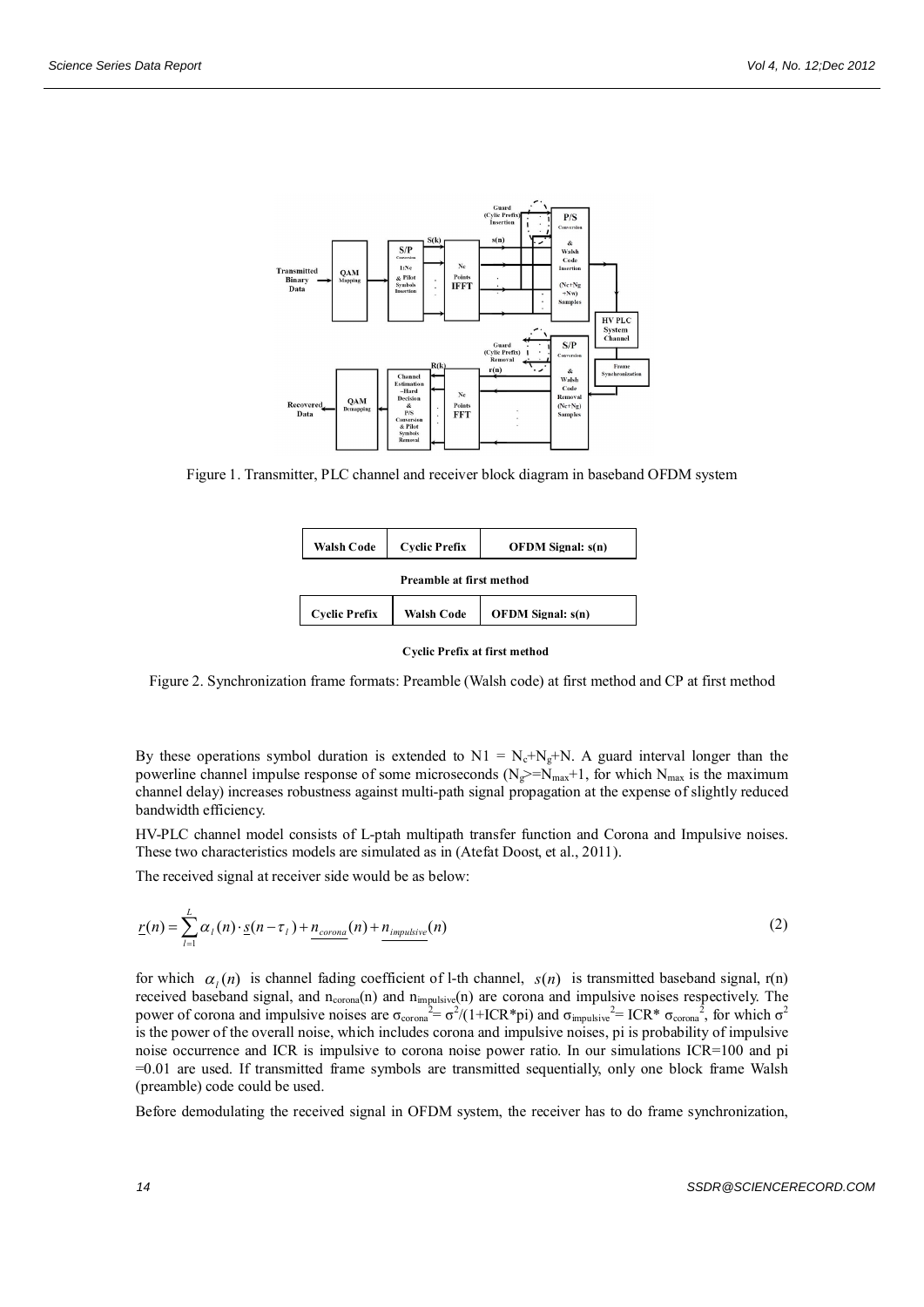frequency synchronization and channel estimation. In this study, the carrier frequency synchronization is not considered. The receiver should remove the cyclic prefix and Walsh code, the synchronization should be done. Once, timing information provided by the synchronization algorithm, one could exactly remove the prefix and, then, use FFT to extract the transmitted data. Matched filter correlator based frame synchronization is done as in (Wen, et al., 2008 and Jafari Sadeghi, et al., 2012) and the first frame start point is found.

As seen in Fig. 1, after removing Walsh code and cyclic prefix and doing N points FFT operation, the received signal will be as (if there is no ISI):

$$
R(k) = FFT\{r(n)\} = S(k).H(k) ++ N_{corona}(k) + N_{impulsive}(k), \qquad 0 \le k \le N_c - 1
$$
\n(3)

The impulsive noise is spread over N data symbols due to the FFT operation, which is different in the single carrier system, in which the impulsive noise will affect only one symbol (Atefat Doost, et al., 2011). Hence the total noise is  $N=N_{\text{corona}}+pi.N_{\text{impulsive}}$ , where N is the PSD of the overall noise and pi is the average impulsive noise rate.

In comb-type pilot based channel estimation,  $N_p$  pilot signals (symbols in OFDM) are uniformly inserted into  $N_d$  data subcarriers  $S(k)$  in the frequency domain according to the following equation (Coleri, et al., 2002):

$$
S(k) = S(mL + l)
$$
  
= 
$$
\begin{cases} S_p(m), & l = 0 \\ \inf . data & l = 1,...,L-1 \end{cases}
$$
 (4)

where L=total number of subcarriers/N<sub>p</sub> and S<sub>p</sub>(k) is the m-th pilot carrier value. By defining  ${H_p(k), k=1,}$ 2,  $..., N_p$  as the frequency response of the channel at the pilot sub-carriers. Assuming perfect timing synchronization, channel estimation over pilot parts based on LS estimation is given by  $\hat{H}_p(k) = R_p(k)/S_p(k)$ ,  $(k=1,...,N_p)$ , where  $S_p(k)$  and  $R_p(k)$  are k-th transmitted and received pilot sub-carriers respectively. So channel estimates at data positions can be calculated by using appropriate interpolation method between two consecutive channel estimates of pilot parts  $(\hat{H}_p(k), \hat{H}_p(k+L))$ .

In comb-type pilot based channel estimation, an efficient interpolation technique is necessary in order to estimate channel at data -subcarriers by using the channel information at pilot subcarriers.

In the linear interpolation method, the channel estimation at data carrier k,  $mL < k < (m+1)L$  (where L= total number of subcarriers/ $N_p$ ), using linear interpolation is given by (Coleri, et al., 2002):

$$
\hat{H}(k) = \hat{H}(mL + 1) \qquad 0 \le l \le L
$$
\n
$$
= (\hat{H}_p(m + 1) - \hat{H}_p(m)) \frac{1}{L} + \hat{H}_p(m)
$$
\n(5)

The second-order, third-order and lowpass interpolation available in the simulation software (interp function in MATLAB) produces a smooth and continuous polynomial fitted to given data points.

Afterward, channel estimations for data subcarriers are calculated from  $\hat{S}(k) = R(K)/\hat{H}(K)$  (where k=1,  $2, \ldots, N_d$ ) and finally, by applying hard-decision and demodulation, data bits are obtained. Since the OFDM link can be synchronized, ISI and ICI can be avoided by choosing an appropriate guard interval (Atefat Doost, et al., 2011).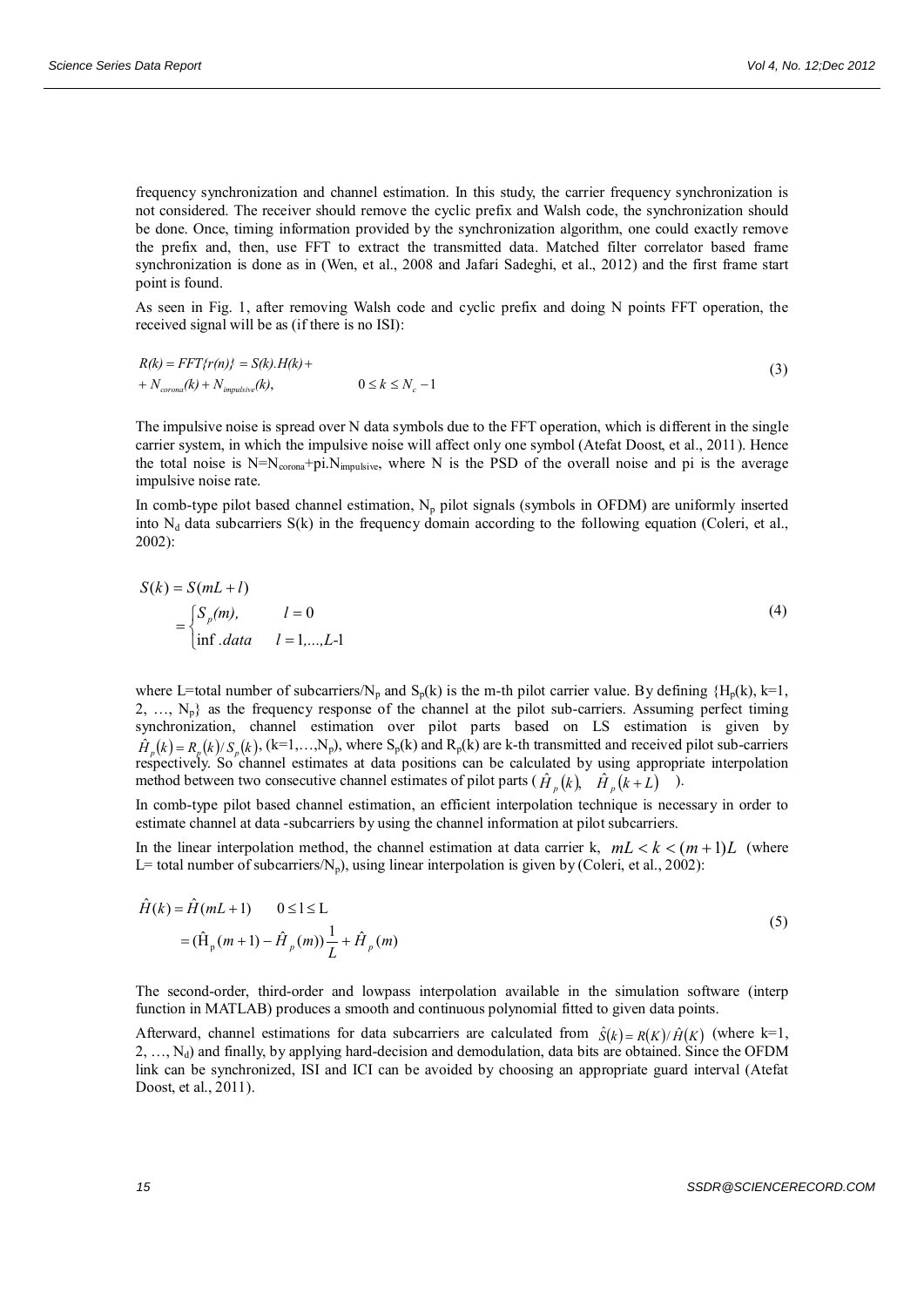## **3. Simulation Results**

In contrast to our previous work (Atefat Doost, et al., 2011), frame synchronization is examined by using missing probability of frame start and bit-error-rate (BER) simulation criteria with about  $10<sup>5</sup>$  bits in HV PLC channel as in Monte Carlo method. Simulation parameters are as in table 1. Total 10<sup>5</sup> data bits are simulated and BER is gained from comparing the hard-decision demodulated symbols with the true symbol constellations.

Simulation results are shown in figures 3 and 4. In Fig. 3 the performance is evaluated based on the missing probability of frame start (MPFS) for ideal (perfect) channel estimation and frame synchronization based on LS criterion and preamble (Walsh code) at first and CP at first methods.

| Parameters                                              | Value     |               |
|---------------------------------------------------------|-----------|---------------|
| Bandwidth                                               | $500$ KHz |               |
| Distance (space)<br>between Subcarriers<br>$(\Delta f)$ | 6.25 KHz  |               |
| $T_{\text{fft}}$                                        | 64        | $160 \,\mu s$ |
| Cyclic prefix                                           | 4         | $10 \mu s$    |
| Symbol Length                                           | 68        | $170 \,\mu s$ |
| Number of data<br><b>Subcarriers</b>                    | 48        |               |
| Number of pilot<br>subcarriers                          | 4         |               |
| Total Number of<br>subcarriers                          | 64        |               |
| Length of Walsh code<br>$(N_c)$                         | 8         |               |
| Modulation                                              | QAM       |               |
| Data Rate                                               | 1 Mbps    |               |

Table 1. Simulation parameters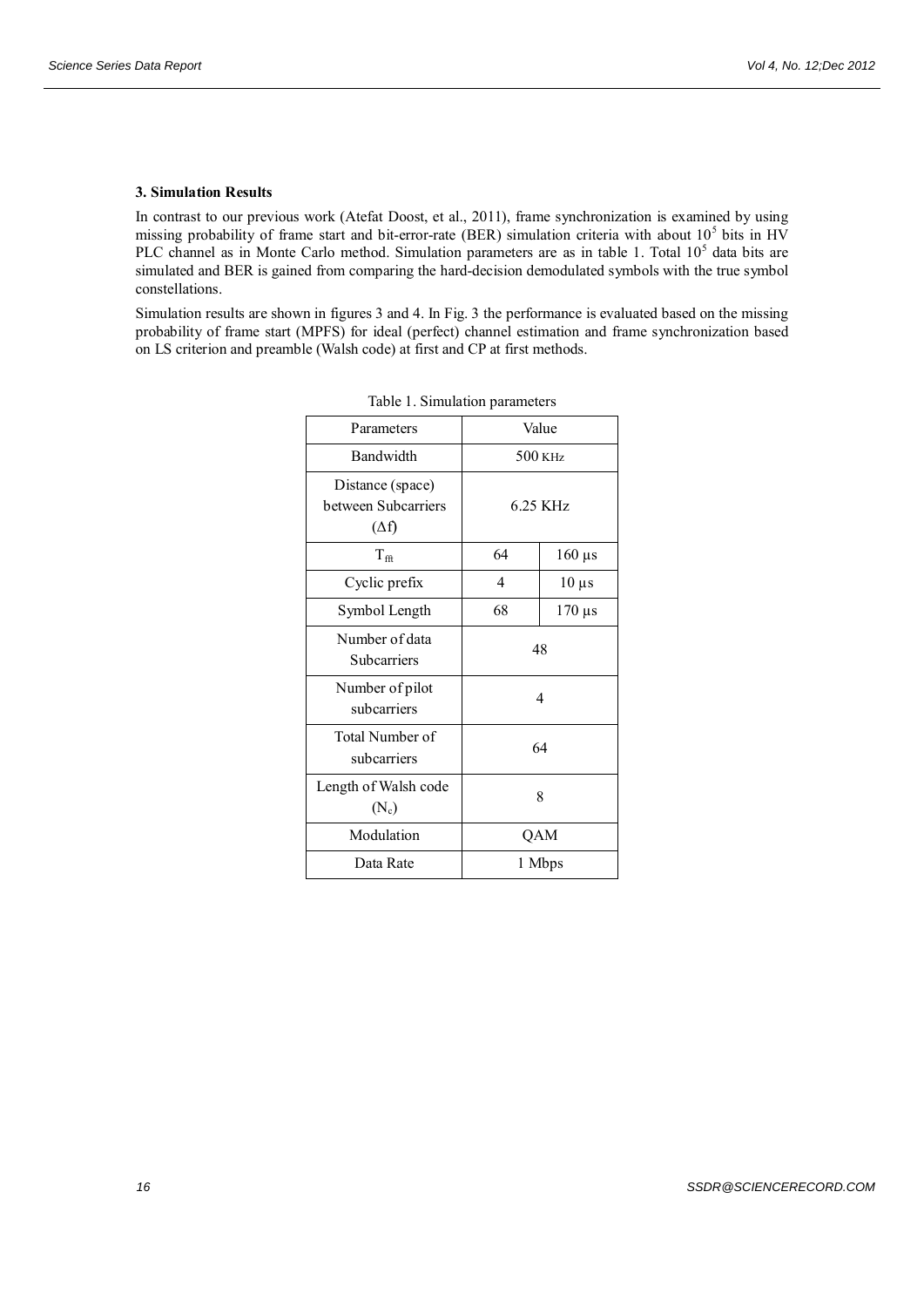

Figure 3. Missing probability of frame start by using ideal (perfect) channel estimation



Figure 4. BER by using LS channel estimator with linear interpolation

From this figures, it can be seen that, in both of synchronization frame formats, by increasing the SNR, the MPFS and BER is decreased. However in synchronization frame format of preamble (Walsh code) at first, offers at least approximately 2 dB gain over the CP at first scheme at a MPFS of 0 at SNR of 10 dB and 5  $dB$  gain in BER of  $10^{-4}$  at SNR of 25dB.

### **4. Conclusions**

In this paper the immunity of OFDM technique in high voltage PLC to frequency selective fading channel, corona noise and impulsive noise are examined.

Reliable frame synchronization could be obtained under a low signal-to-noise (SNR) environment. Based on the pseudo-noise (Walsh) sequence preambles, OFDM synchronization gives a better detection in terms of the low false error and low missing error. Based on the constant envelope preamble, the synchronization